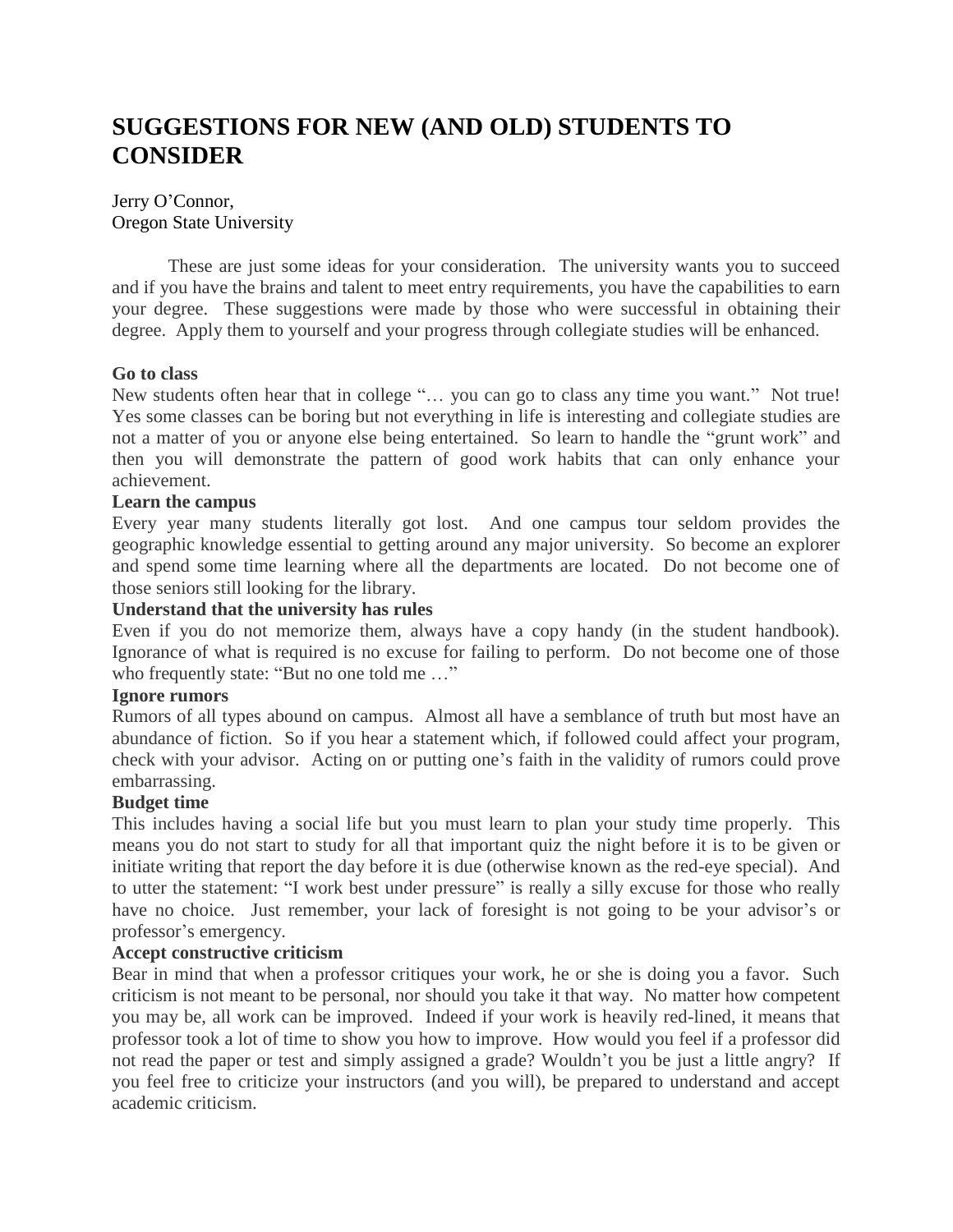## **Being a student is a full-time job**

You cannot work hard one day a week and hope your grades will be above average. In addition, you must focus on not just academics, but also on your social skills and interaction with others in university-sponsored activities; and still know when to study. Look upon college as a full time job.

#### **Develop an appreciation for the mastery of the language**

No matter what your major or discipline of interest is, the single most important skill for life success is communication. Just remember also that it is language that places you above the animals when properly used or below them when you abuse it. It is how you communicate your skills that demonstrates the depth of your education.

## **Become a part of the university**

Becoming part of the university community is just as important as going to class, writing papers or taking exams. This does not mean you should join every group but learn to be selective and then participate. Being involved will only enhance your university experience. Do not become a hermit.

#### **Get to know some professors before you graduate**

This is hard for new students but, at least you can target some faculty you may think are worth knowing before you graduate. Your professors are the individuals who will evaluate your work, supply references for that future career post or for graduate school, and guide your intellectual development. Should you be fortunate enough to develop a bond of friendship, you will find they are invaluable mentors during the rough periods of your academic life. It is true you may develop some negative feelings towards some as you progress. This would be true at any college or university. But the majority are quite approachable and do not let the titles of professor or doctor frighten you. Those titles were their achievement and they will help you attain your goals you have set for yourself.

## **There is nothing wrong in being initially confused**

Some students get upset when they realize they have not mastered all the facets of collegiate life during their first term. They are even more upset when they cannot answer the horrible but wellmeaning question, "What are going to do when you graduate?" (and only as freshpersons yet). Bear in mind that college is a way of life. You will be learning to the way, seniors cope with its every day and that is as it should be. So if you are worried about your initial confusion, you are only acting normal. Being normal is a state you work for, not assume it will happen. By the way, seniors about to graduate frequently express greater anxiety about leaving college that do new freshpersons when they enter school. So if you think being a freshperson is tough, try being a senior.

#### **Be patient with yourself**

You will make errors or seeming mistakes during your academic career. Please be assured you are not doomed. When you realize or even think you have made a "goof," set out to remove or correct it. If you don't, it can fester and create other problems. This is when your advisor or counselor becomes very important.

#### **Make your own decisions**

Seeking advice is always wise. Trying to play it safe and avoid making choices can lead to serious personal dissatisfaction. You must learn to take a chance (not a needless risk) when options are available and accept responsibility for your decisions. If you can do that, you are displaying the attributes of responsible adulthood.

**You are in school for your education, not for someone else's**